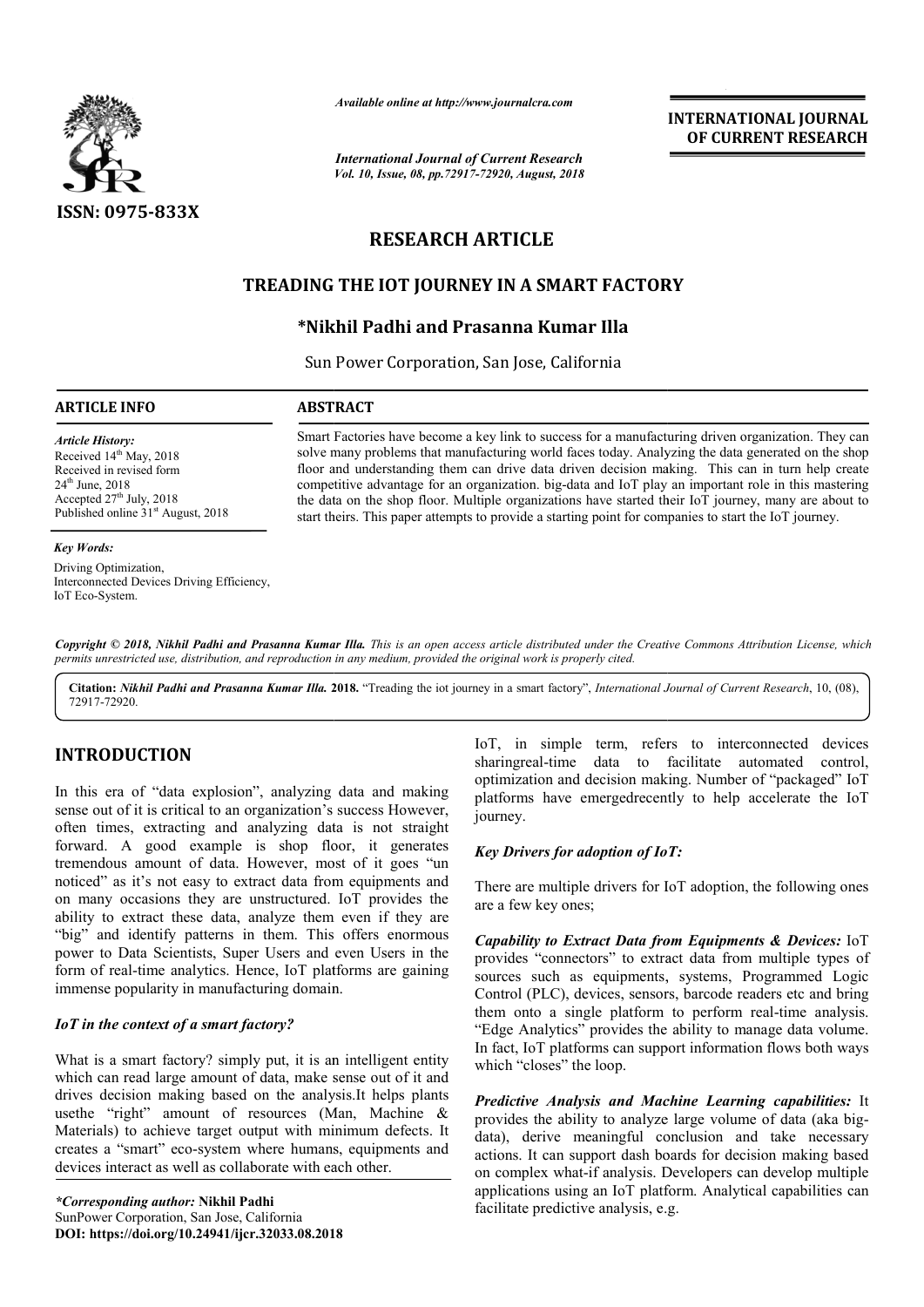Predictive Quality, Predicative Maintenance etc. Machine Learning capability can be developed using an IoT platform.

*Interconnected Devices driving efficiency:* It can connect different types of devices (industrial, personal) to provide better control and drive efficiency.

*Driving Optimization:* IoT platforms can be used to drive optimization in plants such as Energy optimization, Facility optimization, Asset Management etc.

*Real-time or near Real-time Dash Boards:* It can generate real-time or near real-time dash boards for executives to facilitate better decision making.

*Understanding the IoT Family:* First and foremost, IoT is an overarching term. It's useful for individuals as well as corporations. Hence, at a broad level it can be classified as "Consumer IoT" or "Industrial IoT (IIoT). Consumer IoT enables inter connection of devices such as cell phone, Thermostat at home, Refrigerator etc for better control and optimization. IIoT or Industrial IoT refers to connecting devices, equipments, systems, sensors etc to optimize shop floor operations, which will in turn help improve productivity and reduce cost. Industrial IoT normally comes as a platform, it can be "Open Source" or "Commercial". IIoT are offered as Platform as Service (PaaS) as well.

#### *IoT Eco-System*





The diagram represents the architecture of an IoT platform at a broad level. Essentially, it facilitates extraction of data from varied sources such as equipments, systems etc. It provides a platform for developers to develop applications on top of it. Different types of Dash boards can be developed and advanced analytics can be performed by Data Scientists for productivity improvements, revenue increase etc.

Once an organization decides to implement an IoT platform, buying the platform is one part of the solution. They an implementation team in place to develop Use Cases. They will include Developers to extract the data using connectors, massage the data using Edge Analytics and then populate the data in the database layer. Reporting team need to develop dash boards for analysis. Data Scientists will analyze reports and dash boards to derive insights and conclusion. There has to be a team to maintain the solution. Hence, an IoT platform comes with a Development Team, Data Scientists and Support team. These are important blocks of IoT eco-system.

*Do I need IoT:* This is a tricky question; the answer can be both "Yes" as well as "No". IoT has dominated discussions in the past few years. The mention of IoT invokes images of the ability to virtually decode all the puzzles on the shop floor. However, we need to set realistic expectations before starting the IoT journey. So, Return on Investment (ROI) should drive the discussions. while deciding to go for IoT.

*Where do I start:* We can start by first identifying the prospective IoT platform vendors. Ideally, 2-3 vendors should be short listed. While shortlisting the vendors the following should be key considerations,

- Market Visibility (Coverage by Analysts, Customer Case study etc)
- Strength of eco-system (Platform capabilities, Out of Box Connectors, Ability to build Applications and Dash boards, Availability of SI Partners)
- While selecting an IoT platform key factors such as TCO (Total Cost of Ownership), Ability to build applications, Scalability, Out of Box Use Cases should be considered.

*ROI Analysis & Finalizing the Use Case:* Detailed ROI analysis needs to be performed to confirm if it justifies the investment. There are two aspects that needs to be considered, (1) Total Cost of Ownership (TCO) (2) Benefits resulting from IoT. Arriving at these two numbers is not straight forward, the following section will attempt to provide key line items that go into the equation.

#### **Total Cost of Ownership (TCO)**

**One-time Cost:** *Platform Cost:*In case, a decision is made to go with a 'packaged" or "commercial" IoT platform there will be a very significant initial investment. The amount depends on multiple factors such as vendor pricing, modules being bought, Perpetual or PaaS model etc. In case of PaaS, there will be yearly recurring fee.

**Cost associated with Equipment Readiness:** Factories might have equipments which don't adhere to modern have equipments which don't adhere to modern communication protocols such as SECSGEM, may not be equipped with sensors. Investment will be required to make the equipments ready to talk to each other and talk to the platform.

*Implementation Cost:* IoT projects, just like any other projects will progress through Scoping, High Level, Detailed design, Development, testing, Deployment and Post go-live support. IoT platform vendors themselves may offer this service or an SI vendor can be hired.

*Security related Cost:* Security needs to be in place per specifications, that may need additional investments in terms of improving network architecture, buying new products such as Palo Alto (PAN) etc and consulting fees to achieve desired security level.

*Investment in Network/Connectivity:* There may be additional investments to put in place appropriate connectivity backbone (wi-fi is not the preferred one).

*Downtime during Deployment:* This is an intangible cost, often ignored while calculating the ROI.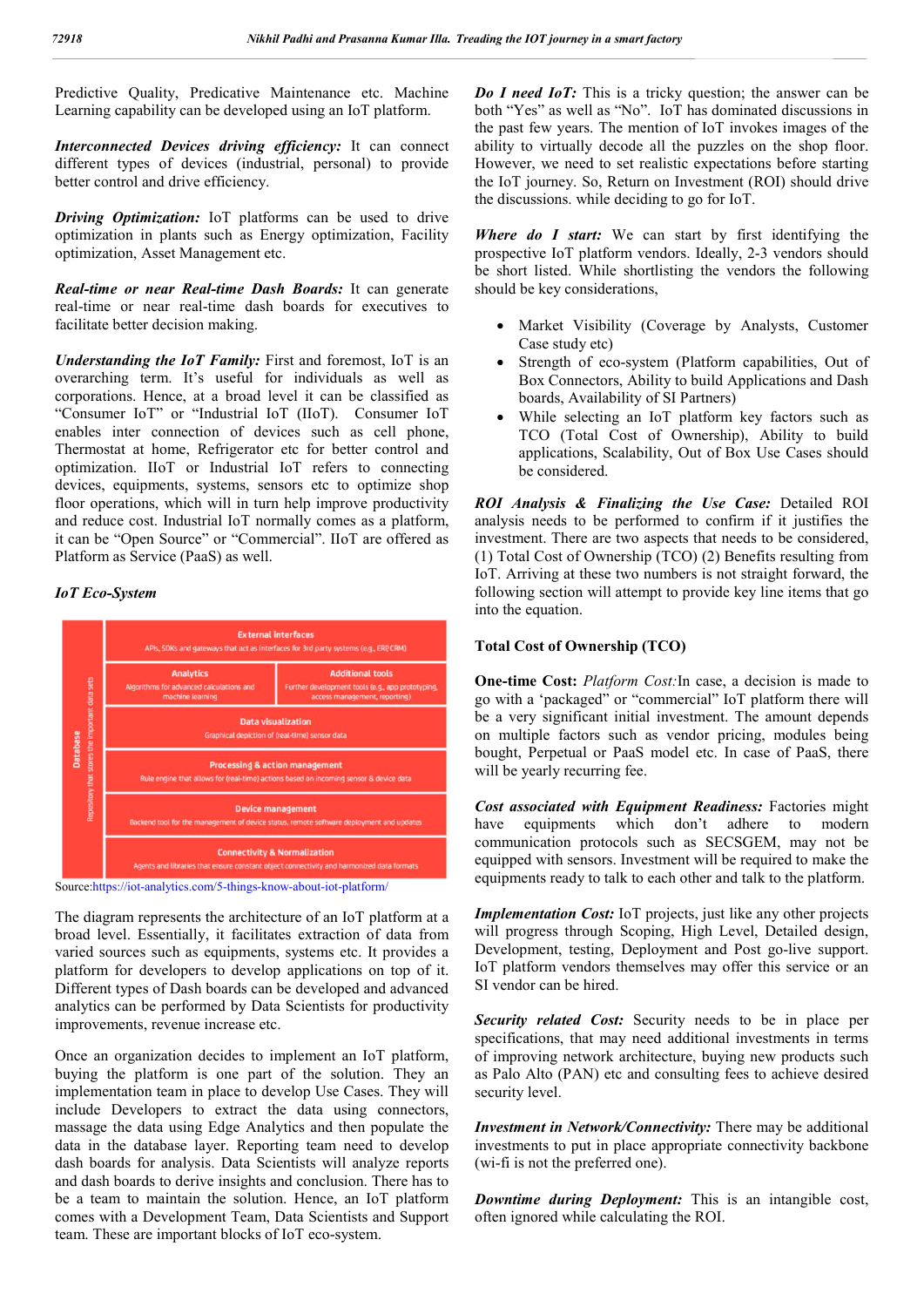

 *Source:* Setting up a Smart Factory (Industry 4.0)-A Practical Approach (originally published in MESA International)

When IoT solutions are deployed in factories there will most likely be down time required which translates to cost in terms of production loss.

**One-Time Cost=** *Platform Cost+ Cost associated with Equipment Readiness + Implementation Cost + Security related Cost + Investment in Network/Connectivity Downtime during Deployment.*

*Recurring Cost-Ongoing support:* Support team need to be in place to trouble shoot any issue or make enhancements to existing solution. There will be a cost associated with this team.

*Platform Fees (in case of PaaS):* In case of PaaS, we need to pay fees every year.

## **Benefits**

*Improvement in efficiency:* IoT solution help improve efficiency in terms of energy optimization, better Asset utilization etc which will lead to cost savings.

*Reduction in Defects:* IoT use case "Predictive Quality" can be deployed to help reduce defects which helps reduce cost.

*Predictive Maintenance:* This helps prevent machine break down and unplanned Down times.

*Improved understanding of Customer behavior:* IoT can provide the ability to gain insights into customer behavior which helps design the right product for the right segment. This will help gain market share and revenue.

*Stop Revenue Leakage:* Analysis through IoT helps prevent revenue leakage for energy companies by preventing energy thefts/ For credit card companies it can help identify potential default.

*Asset Management:* Helps in reducing the cost associated with managing assets. This is not an exhaustive list, this outlines some important ones. Initial investment should be recoverable in terms of benefits in given period (depends on company policy, can be X number of Months or Years). If ROI makes sense execution needs to be planned.

### *Illustrative System Architecture*

The following diagram shows a typical system architecture leveraging IoT (Internet of Things) platform. As can be seen, seamlessly integrated PLC (Programmed Logic Control), OPC (Open Platform Communication) and MES (Manufacturing Execution System) provides a robust and fairly automated platform to process of shop floor transactions. ERP (Enterprise Resource Planning) facilitates consolidation, costing and generation of Financial Statements. PLM (Product Life Cycle Management) tool manages SKUs (Stock Keeping Units) and BOMs (Bill of Material). IoT platform pulls real-time or near real-time data from multiple sources such as PLC, ERP, MES, Equipments, Sensors etc, massages and compresses the data through Edge Analytics and bring them over for analysis. Complex What-If analysis, Predictive Analytics Machine Learning etc can be performed on the data for different Use Cases.

*Execution:* There are two options for execution, Big-Bang or piecemeal. Both have their own advantages and disadvantages. In a big bang approach, Organization will buy the platform, decide on the Use Case(s) and implement all of them in one shot. In a piecemeal approach Organizations start small, with a proto type, study the impact and then go onto other Use Cases.

## *Word of Caution*

A few important points may be called out regarding IoT implementation;

- IoT are NOT panacea for data driven decision making, when executed the right way with realistic expectations, they are likely to yield desired results.
- Cost of IoT platforms as well as implementation cost are high. Long term road map will justify the investment
- ROI is a key diver, organizations need to do thorough due diligence to ensure ROI is attractive
- Choosing the right Use Case is critical
- Realistic expectations should be set with key stake holders while going for IoT. There will be a time lag beforethey start seeing outcome
- Most stake holders, if not all should be "bought in" to go for IoT